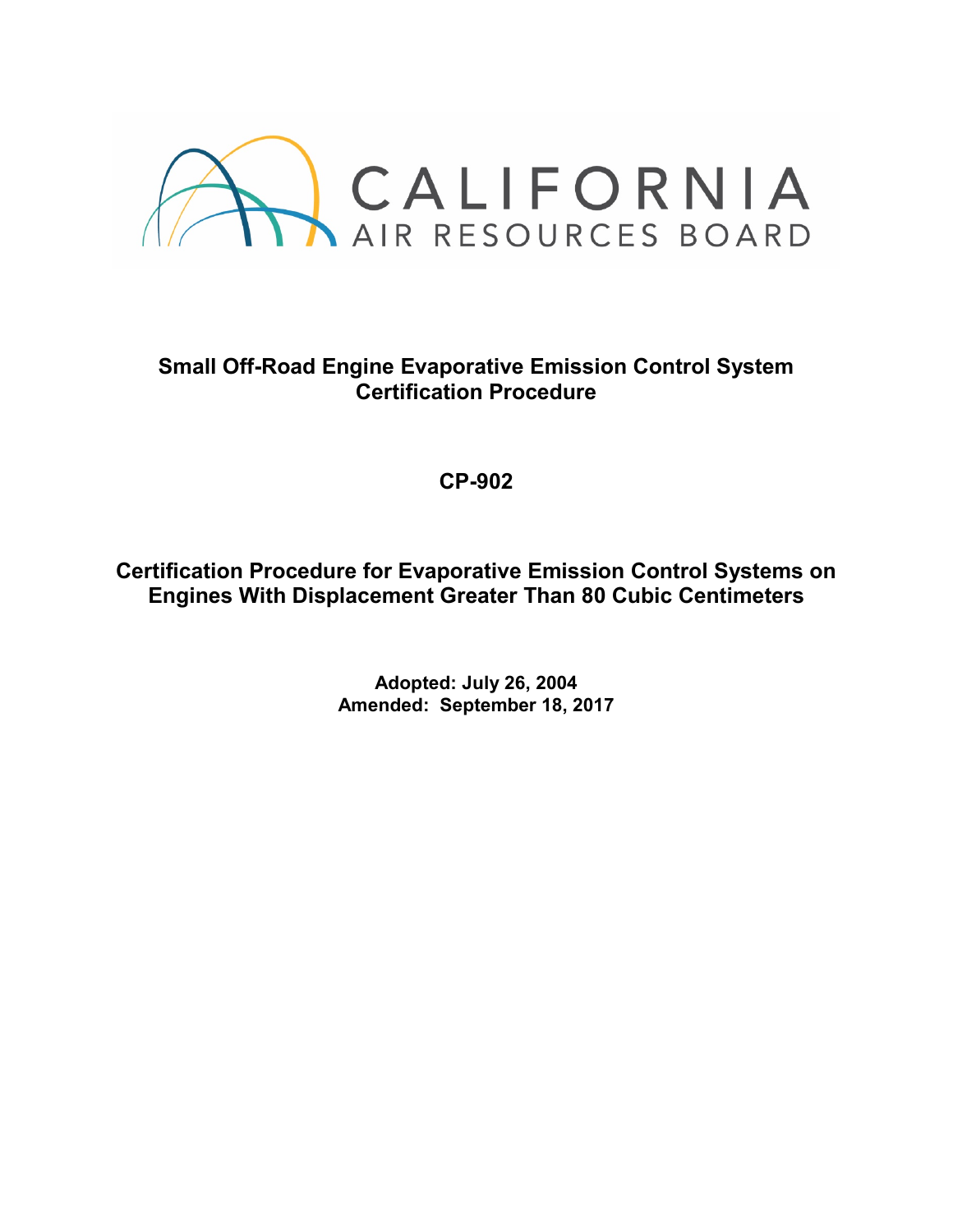## **CP-902 TABLE OF CONTENTS**

| <b>Section</b>                                                                             |                                                                       |                |  |  |
|--------------------------------------------------------------------------------------------|-----------------------------------------------------------------------|----------------|--|--|
|                                                                                            | 1. GENERAL INFORMATION AND APPLICABILITY                              | 1              |  |  |
| 1.1                                                                                        | Requirement to Comply with Applicable Codes and Regulations           | 1              |  |  |
| 2. EVAPORATIVE EMISSION STANDARDS                                                          |                                                                       |                |  |  |
| 3. OPTIONAL EVAPORATIVE EMISSION STANDARDS                                                 |                                                                       |                |  |  |
| 4. CERTIFICATION OVERVIEW                                                                  |                                                                       |                |  |  |
| 4.1                                                                                        | Summary                                                               | $\overline{2}$ |  |  |
| 4.2                                                                                        | <b>Certification Responsibilities</b>                                 | 3              |  |  |
| 4.3                                                                                        | <b>Certification Testing</b>                                          | 3              |  |  |
| 4.4                                                                                        | Data Carryover                                                        | 3              |  |  |
| 5. GENERAL INSTRUCTIONS - EVAPORATIVE EMISSION CONTROL SYSTEM<br><b>CERTIFICATION</b><br>4 |                                                                       |                |  |  |
| 5.1                                                                                        | Where to Submit Applications For Certification                        | 4              |  |  |
| 5.2                                                                                        | Letter of Intent                                                      | 5              |  |  |
| 5.3                                                                                        | <b>Emission Label</b>                                                 | 5              |  |  |
| 5.4                                                                                        | <b>Engineering Description of Evaporative Emission Control System</b> | 5              |  |  |
| 5.5                                                                                        | <b>Emission Warranty</b>                                              | 5              |  |  |
| 5.6                                                                                        | <b>Test Procedures</b>                                                | 5              |  |  |
| 5.7                                                                                        | <b>Modified Test Procedures</b>                                       | 5              |  |  |
| 5.8                                                                                        | Adjustable Parameters and Anti-Tampering Devices                      | 6              |  |  |
| 5.9                                                                                        | <b>Certification Test Fuel</b>                                        | 6              |  |  |
| 5.10                                                                                       | Amendments to the Application                                         | 6              |  |  |
| 5.11                                                                                       | <b>Running Changes and Field-Fixes</b>                                | $\overline{7}$ |  |  |
| 5.12                                                                                       | Confidentiality                                                       | 7              |  |  |
| 5.13                                                                                       | <b>Summary of Certification Process</b>                               | 7              |  |  |
| 5.14                                                                                       | Submission of an engine or equipment unit                             | 8              |  |  |
| 6. APPLICATION FORMAT INSTRUCTIONS                                                         |                                                                       |                |  |  |
|                                                                                            | DOCUMENTATION OF CERTIFICATION                                        | 10             |  |  |
| Attachment<br><b>SORE Evaporative Family Classification Criteria</b><br>1                  |                                                                       |                |  |  |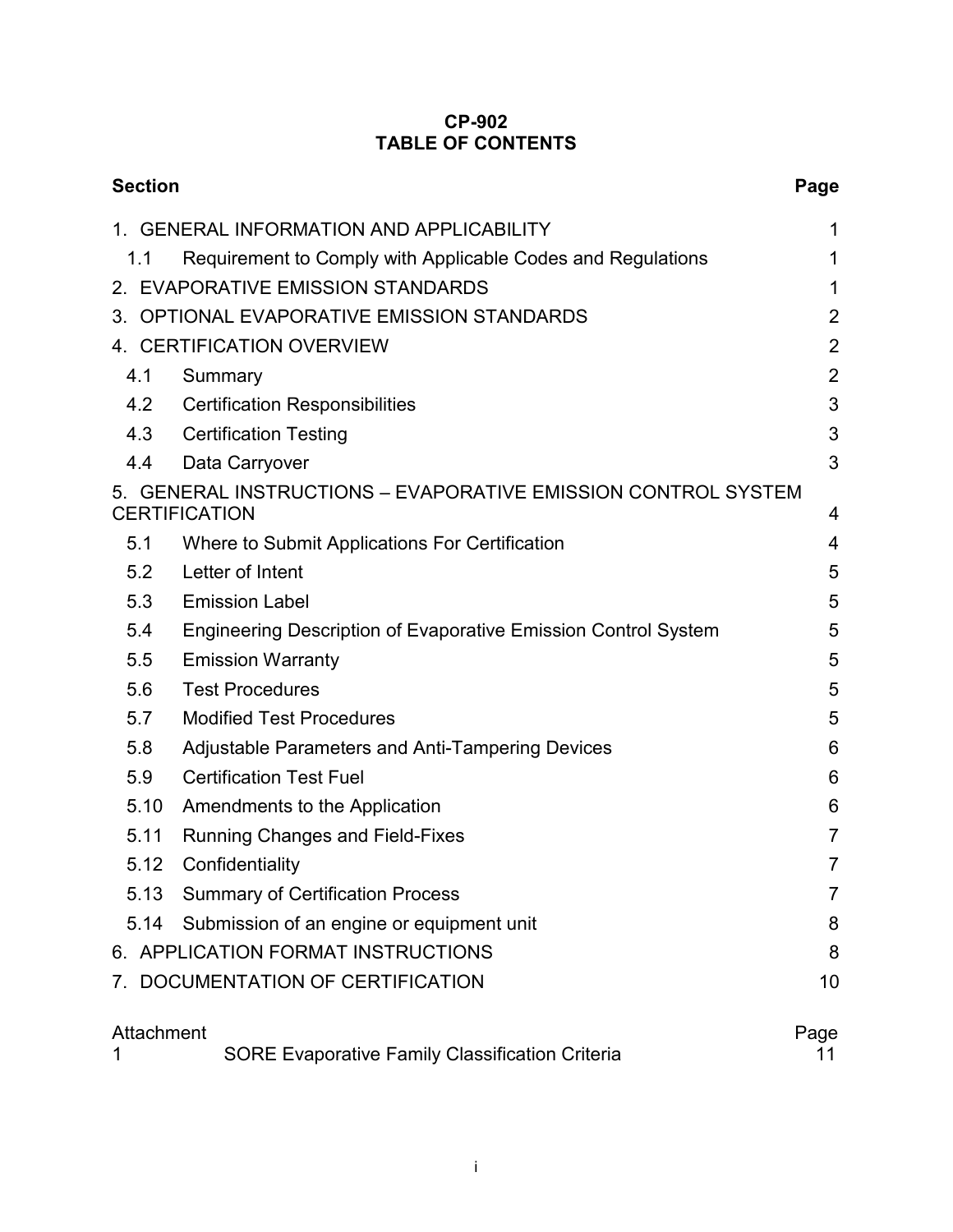#### **California Environmental Protection Agency Air Resources Board**

## **Small Off-Road Engine Evaporative Emission Control System Certification Procedure**

## **CP-902**

## **Certification Procedure for Evaporative Emission Control Systems on Engines With Displacement Greater Than 80 Cubic Centimeters**

A set of definitions common to all Certification and Test Procedures is in title 13, California Code of Regulations, section 2752 et seq.

For the purpose of this procedure, the term "ARB" refers to the California Air Resources Board, and the term "Executive Officer" refers to the ARB Executive Officer, or his or her authorized representative or designate.

# **1. GENERAL INFORMATION AND APPLICABILITY**

This document describes the procedure for evaluating and certifying evaporative emission control systems on small off-road engines > 80 cc or equipment that use small off-road engines > 80 cc. By definition, evaporative emission control systems are fuel system components that are designed to reduce evaporative and permeation emissions. Fuel system components may include fuel tanks, fuel lines and any or all associated fittings, mechanisms to control fuel tank venting, tethered fuel caps, and any other equipment, components, or technology necessary for the control of evaporative and permeation emissions.

This Certification Procedure, CP-902, is proposed pursuant to section 43824 of the California Health and Safety Code (CH&SC) and describes the process required to certify evaporative emission control systems on small off-road engines (SORE) or equipment that use small off-road engines to evaporative emission standards. Small off-road engines are defined in title 13, California Code of Regulations (CCR), section 2401 et seq.

### 1.1 Requirement to Comply with Applicable Codes and Regulations

Certification of a evaporative emission control system by the Executive Officer does not exempt the same from compliance with other applicable codes and regulations such as state and federal safety codes and regulations.

# **2. EVAPORATIVE EMISSION STANDARDS**

The diurnal emission and design standards for small off-road engines with displacement greater than 80 cc are specified in title 13, Cal. Code Regs., section 2754.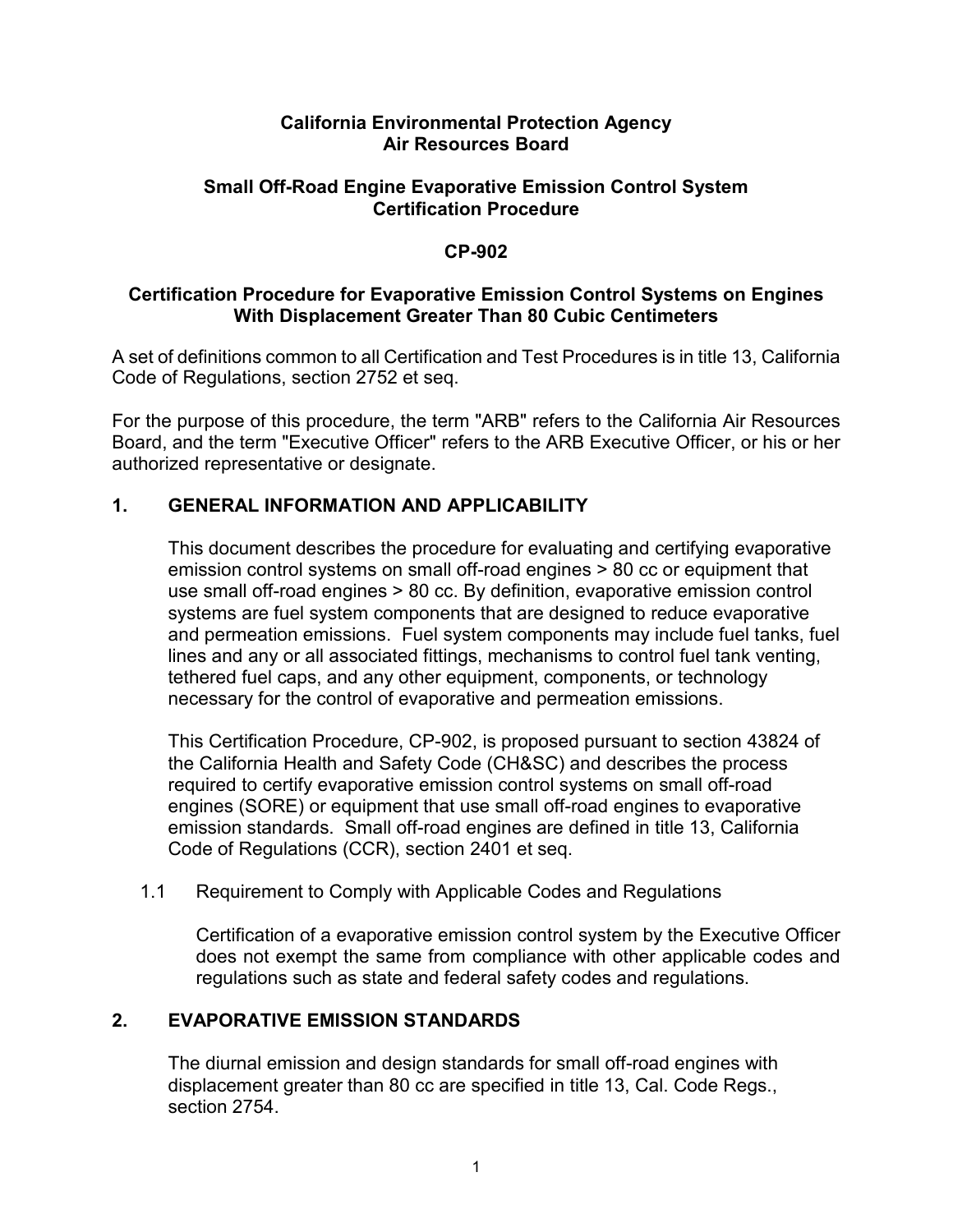### **3. OPTIONAL EVAPORATIVE EMISSION STANDARDS**

Optional evaporative emission standards are emission targets that are more stringent than the normal evaporative emission standards. Manufacturers that certify to these optional standards are allowed to affix a unique label to their engines or equipment that identifies them as low polluting. Title 13, Cal. Code Regs., section 2757 identifies the optional evaporative emission standards.

## **4. CERTIFICATION OVERVIEW**

#### 4.1 Summary

For certification purposes, small off-road engines (SORE) are grouped into three categories. The first category includes all walk-behind mowers with displacements greater than 80 cc to less than 225 cc. The second includes all other engines with displacements greater than 80 cc to less than 225 cc. The third category includes engines with displacements greater than or equal to 225 cc. Executive Orders certifying the evaporative emission control system on engines or equipment are valid for only one model-year of production. New Executive Orders in each subsequent model year must be obtained for each evaporative family.

Evaporative emission control systems may be grouped into evaporative families for certification and other implementation purposes (e.g., testing, recall). An evaporative family includes engine or equipment models that share similar fuel systems, engine designs, and evaporative emission control features such that the equipment can be expected to exhibit similar diurnal emission rates. Attachment 1 of this procedure defines the classification criteria and codes for determining evaporative families. Any engine certified as a complete (both exhaust and evaporative emissions) unit can be certified using one common exhaust and evaporative family name. At the applicant's option, the two letters identifying the evaporative control system can be part of the family name or be placed elsewhere on the emission label.

Applicants that certify evaporative emission control systems under this procedure shall submit all test results from all emissions-related tests performed on the units tested for certification, including test results from invalid tests or from any other tests, whether or not they were conducted according to TP-901, TP-902, or SAE J1737 (Stabilized May 2013), SAE J30, SAE J1527, or SAE J2996. Applicants certifying to diurnal emission standards must test a minimum of one engine model or equipment for every evaporative family for which certification is requested or submit test results or Executive Order numbers for the fuel tank, fuel lines, and carbon canister. The engine or equipment model selected for testing must be of a configuration that is expected to yield the highest diurnal emission rate relative to the applicable diurnal emission standard within an evaporative family, and shall contain a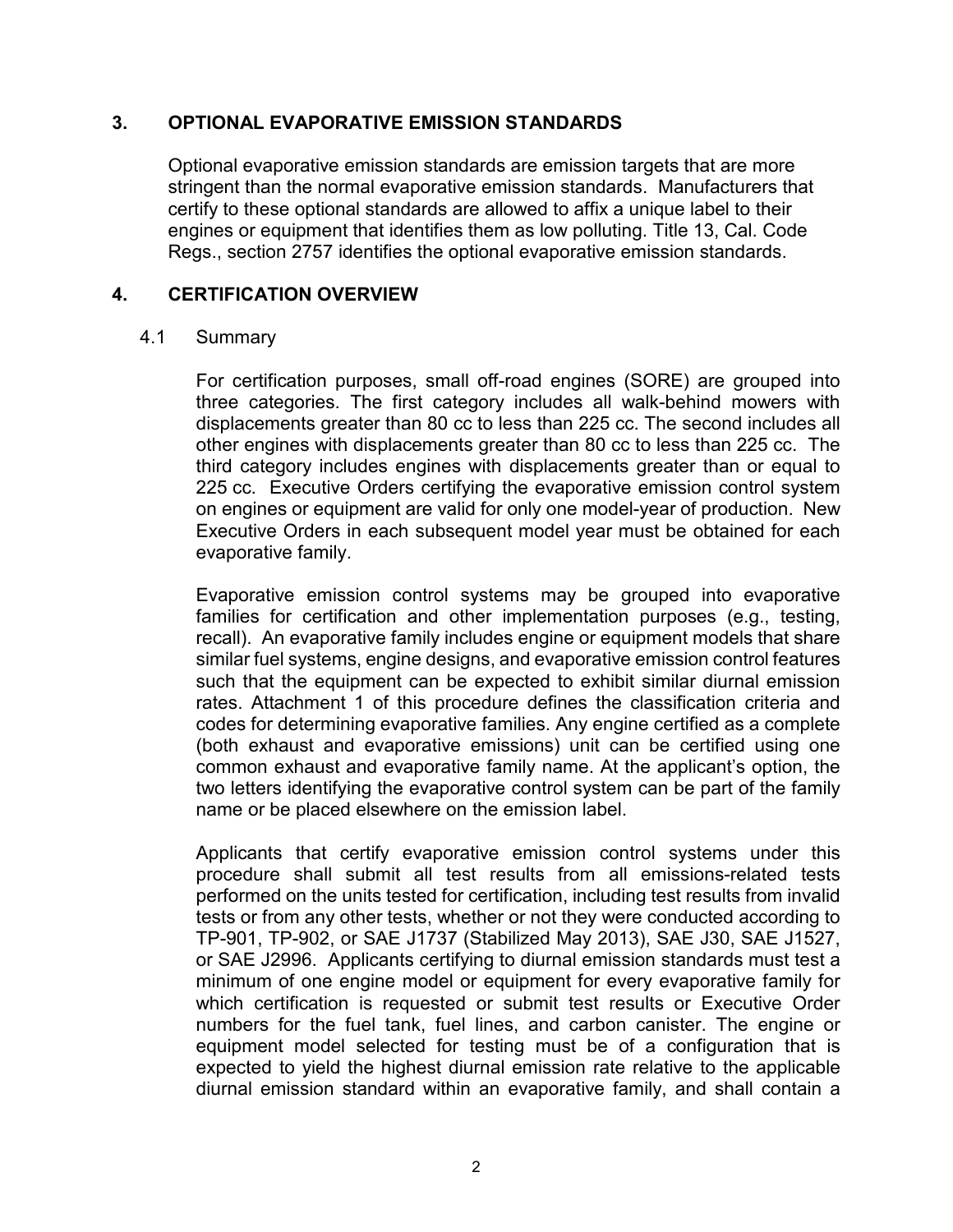complete and functional evaporative emission control system. The evaporative emission control system shall include all emission control systems and components that are specified in the certification application. The test procedure used to determine compliance with applicable diurnal emission standards is TP-902.

The ARB may direct an applicant to conduct a retest if the original test results indicate marginal (within 5% of the standard) compliance. The retest must be performed on the same engine and/or equipment that generated the original test results. The retest may be performed omitting the preconditioning and durability portions of the test procedure if the test engine or equipment has continuously contained fuel subsequent to the original test. Any anti-tampering devices that will be installed on production engines for protection against unauthorized adjustments of emission-related adjustable parameters must be approved by ARB. The certification label and the location where the label is affixed to the production engine must be approved by the ARB. The applicant's emission warranty statement provided with each production engine must also be approved by ARB.

For each evaporative family, the applicant must submit to ARB an application for certification containing all the required information and/or test data in the ARB-specified format. The ARB is required to approve or disapprove an application within 90 days after receipt of the complete application.

4.2 Certification Responsibilities

Under this procedure, an applicant is required to obtain ARB certification for evaporative emission control systems on small off-road engines or equipment that use small off-road engines. Those applying for certification are held liable for complying with all of ARB's certification and emission warranty requirements.

### 4.3 Certification Testing

Diurnal emission testing shall be conducted according to TP-902 and the results submitted to ARB as part of the certification application. If, after review of the application for certification including all test data submitted by the applicant, and any other pertinent data or information the Executive Officer determines is necessary, the Executive Officer determines that the application has satisfied the conditions set forth in these procedures, the Executive Officer may approve the application and issue an Executive Order.

#### 4.4 Data Carryover

Subject to approval by the Executive Officer, certification test data of an evaporative family may be carried over, in lieu of new tests, to subsequent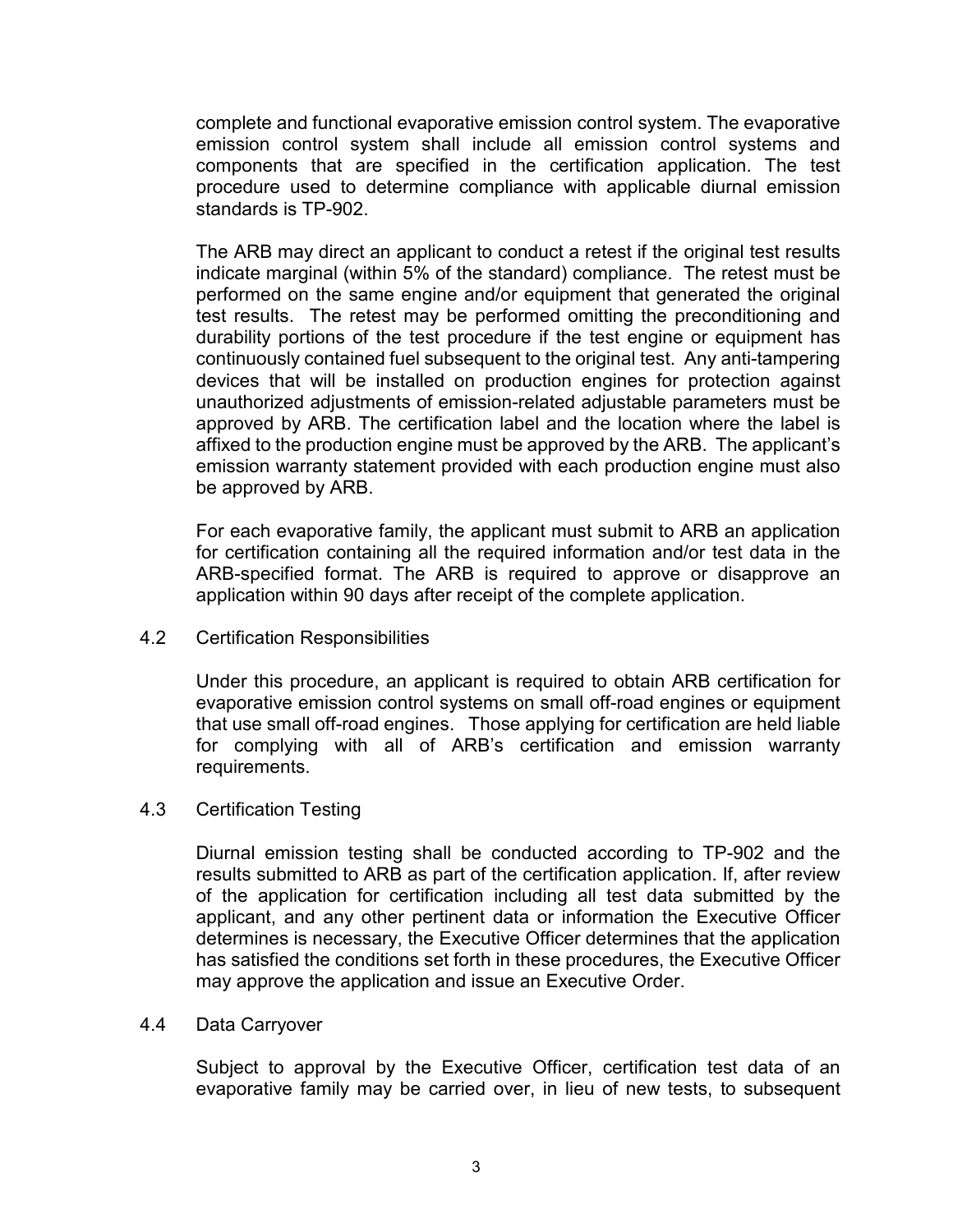model years, provided there have been no changes to the evaporative emission control system or to any evaporative emission control system component(s). Emissions data for one evaporative family may not be used to certify another evaporative family.

# **5. GENERAL INSTRUCTIONS – EVAPORATIVE EMISSION CONTROL SYSTEM CERTIFICATION**

These instructions provide guidance regarding the preparation, submission and revision of small off-road engine evaporative emission control system certification applications for 2007 and subsequent model year small off-road engines with displacement greater than 80 cc. Only information essential for certification is required in this format. Other information required by the test procedures (e.g., test equipment build records, test and maintenance records, etc.) must be maintained by the applicant and made available to the ARB within **30 days** upon request. An application submitted in accordance with these instructions would enable an expedited review and approval by the ARB. This Section covers the following subject matter:

- **Where To Submit Applications for Certification**
- **Letter of Intent**
- **Emission Label**
- **Engineering Description of Evaporative Emission System**
- **Emission Warranty**
- **Test Procedures**
- **Nodified Test Procedures**
- **Adjustable Parameters and Anti-Tampering Devices**
- **Certification Test Fuels**
- **Amendments to the Application**
- **Running Changes and Field Fixes**
- **Confidentiality**
- **Summary of Certification Process**
- **Submission of an engine or equipment unit**
- 5.1 Where to Submit Applications For Certification

Unless otherwise specified by the Executive Officer, all certification applications and correspondence shall be forwarded to:

Emissions Compliance, Automotive Regulations and Science Division Air Resources Board 9480 Telstar Avenue, Suite 4 El Monte, California 91731-2988 Attn: Division Chief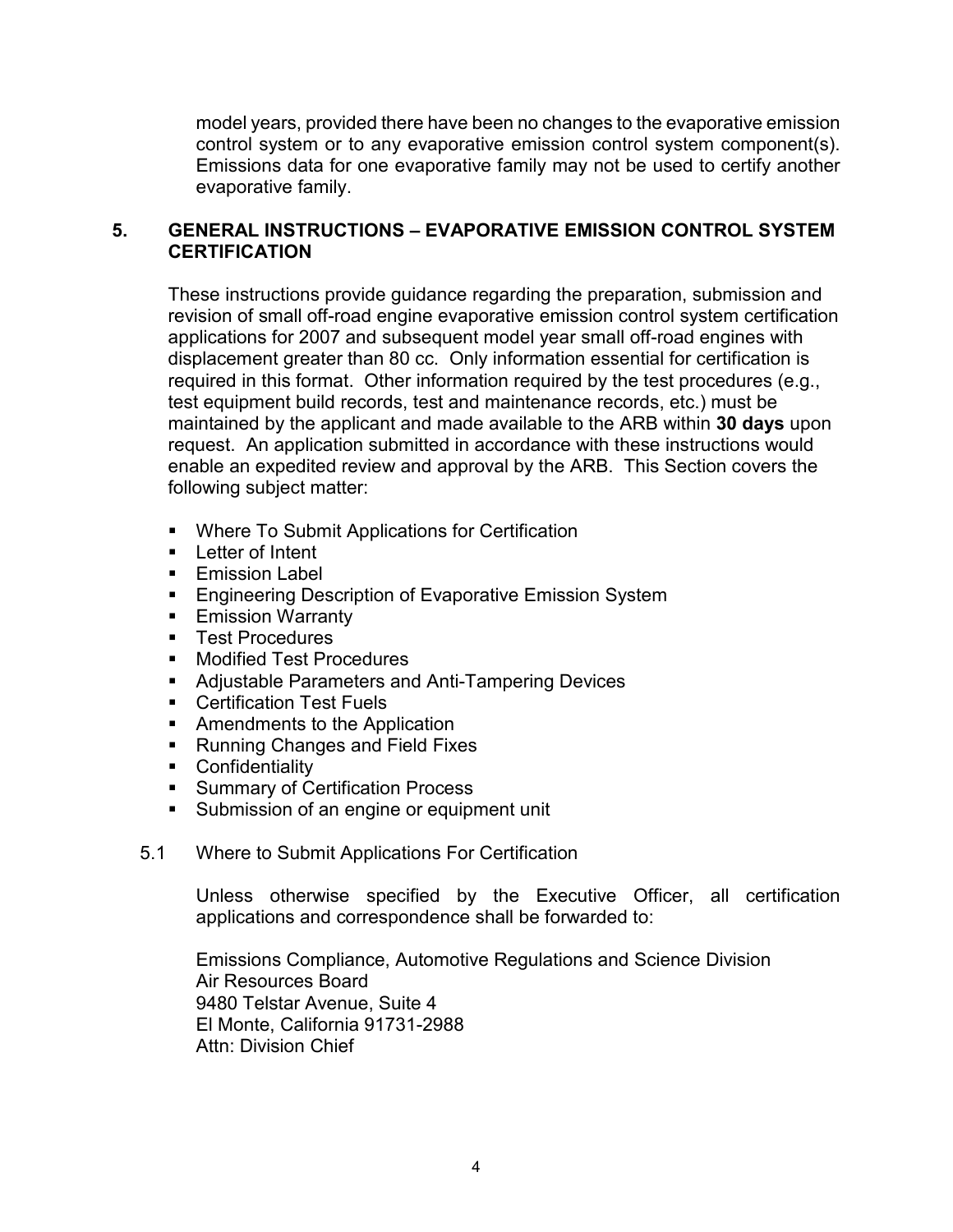#### 5.2 Letter of Intent

An applicant shall submit a Letter of Intent (LOI) prior to the initial model year submission of the applicant's certification application(s) indicating the applicant's intent to seek evaporative emission control system certification. Such LOI shall list the evaporative families for which the applicant will apply for certification and the date of expected submission for each application. An applicant's LOI for evaporative emission control systems may be combined with that required in *California Exhaust Emission Standards and Test Procedures for New 2013 and Later Small Off Road Engines; Engine-Testing Procedures (Part 1054)*, adopted October 25, 2012.

#### 5.3 Emission Label

An evaporative emission control system label meeting the requirements of title 13, Cal. Code Regs., section 2759 shall be included in an application for certification.

#### 5.4 Engineering Description of Evaporative Emission Control System

An engineering description of the technology used to control evaporative emissions shall be included in an application for certification. The description shall include the method used to control running loss emissions.

#### 5.5 Emission Warranty

A copy of the applicant's emission warranty statement for the small off-road engine evaporative emission control system and/or components must be submitted for ARB review and approval. The warranty requirements and statement are specified in title 13, Cal. Code Regs., sections 2760 and 2764, respectively.

#### 5.6 Test Procedures

The test procedures used to determine compliance with the evaporative emission standards are SAE J1737 (Stabilized May 2013), SAE J30, SAE J1527, or, only for fuel lines with inner diameter 4.75 mm or less, SAE J2996, TP-901, and TP-902.

#### 5.7 Modified Test Procedures

Any modifications to the prescribed test equipment and/or test procedures due to unique engine or equipment designs, laboratory equipment arrangements, facility limitations, etc. must be approved in advance by the Executive Officer and described in the certification application. Alternative test procedure approval shall be granted on a case-by-case basis, only after all necessary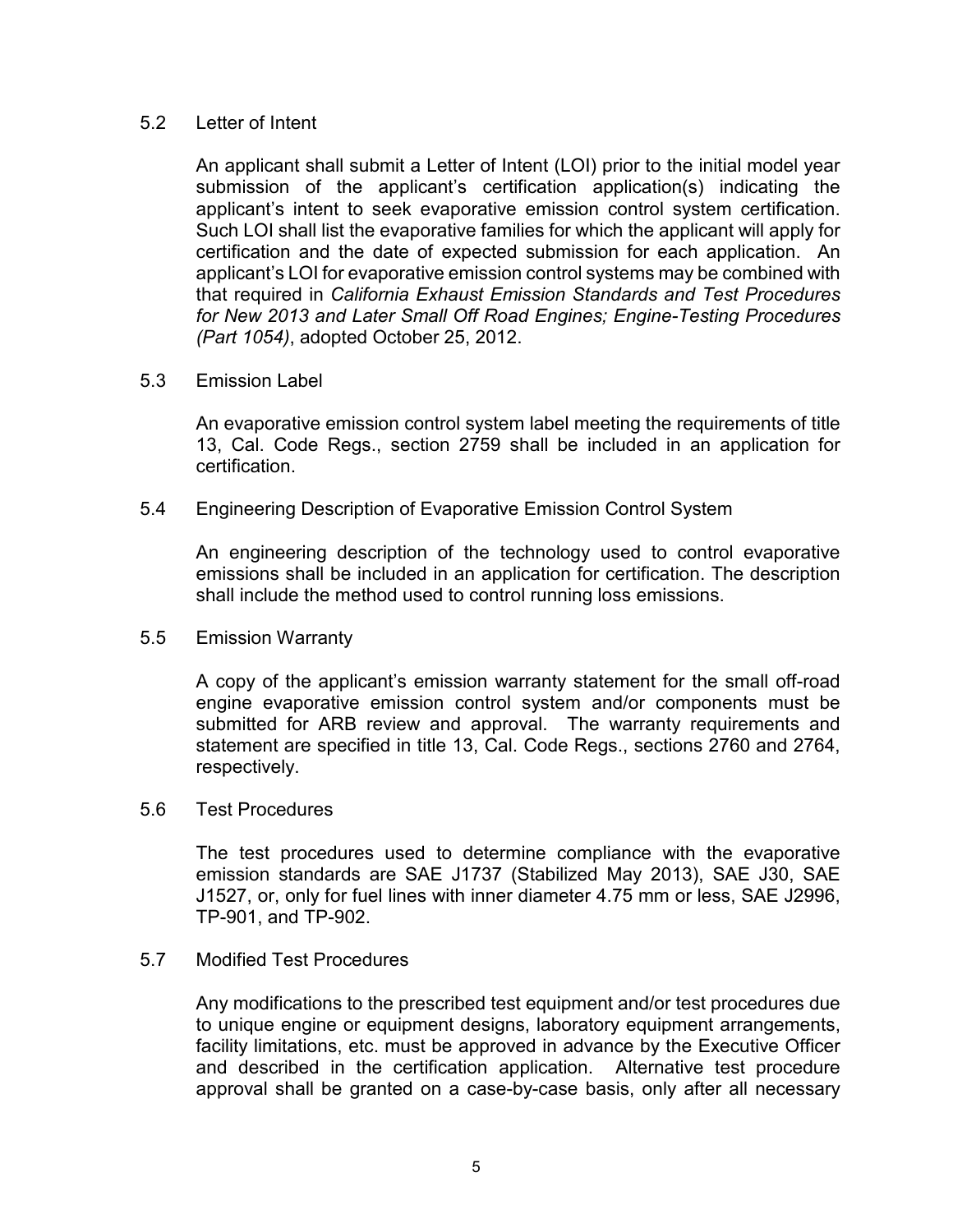comparison testing has been conducted. The applicant shall demonstrate equivalency between the reference test procedure and the proposed alternative test procedure according to the procedure in "Method 301 – Field Validation of Pollutant Measurement Methods from Various Waste Media," which is in Appendix A to 40 CFR Part 63 and is incorporated by reference herein. The use of unapproved test equipment or procedures may result in rejection of generated test data by the Executive Officer.

5.8 Adjustable Parameters and Anti-Tampering Devices

An applicant shall utilize good engineering practice to prevent unauthorized or in-use adjustments of any adjustable parameter of an evaporative emission control system. These may include the use of anti-tampering devices. Samples of a manufacturer's proposed anti-tampering measure to prevent unauthorized or in-use adjustments or other such devices, shall be submitted in advance of the application to ARB for approval. In-use adjustments of adjustable parameters of an evaporative emission control system are allowed if the adjustments do not invalidate a system's compliance. All adjustable parameters and the corresponding ARB approval number must be reported in the application. If the parameter or method of tamper-resistance is subsequently modified, a new ARB approval will be required.

5.9 Certification Test Fuel

The fuel for emission testing must meet the specifications in the test procedures and title 13, Cal. Code Regs., section 2754. Testing with unauthorized fuel will result in rejection of the test results.

5.10 Amendments to the Application

Any revisions to an application due to typographical errors, corrections, running changes or field fixes, new test data, or additional information must be submitted to ARB. If the changes affect the evaporative emissions of the evaporative family, the entire application shall be resubmitted to ARB. For the other parts of the application, only the revised information on the affected application pages must be submitted, together with the following for identification purposes as applicable:

- **Applicant or Holder Name**
- **Model year**
- **Evaporative family**
- **Engine family**
- **Process code (e.g., correction, running change)**
- **Engine displacement**
- **Comments field (describing the update or change)**
- The fields that have been changed or corrected.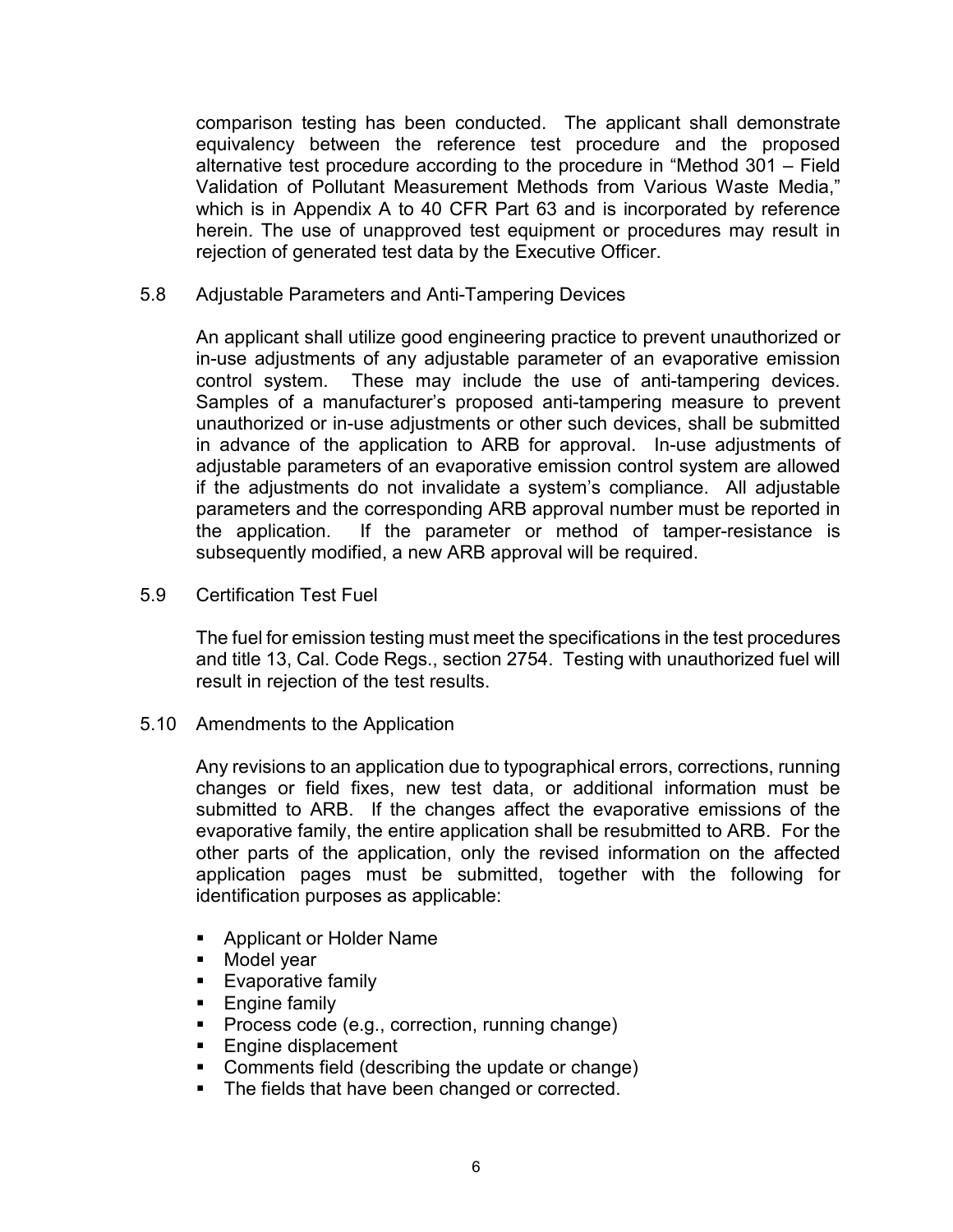## 5.11 Running Changes and Field-Fixes

Any factory change to an evaporative family during the model-year production that could potentially affect the evaporative emissions must be approved by ARB via a running change request in a revised certification application. In addition, any post assembly line change that could potentially affect the evaporative emissions (e.g., at factory warehouses, distribution centers, dealers) must be approved by ARB via a field fix request in a revised certification application; a field fix request typically occurs after the model-year production has ended. Running changes and field fixes not approved by ARB will invalidate the certification of any affected evaporative family and subject the Holder to ARB enforcement actions. If the change affects an emissionrelated part or results in a new model in the evaporative family exhibiting the highest diurnal emission rate relative to the applicable diurnal emission standard, new test data and engineering evaluations shall be submitted in a revised certification application to demonstrate that the evaporative family will remain in compliance. If the change does not result in a new model in the evaporative family exhibiting the highest diurnal emission rate relative to the applicable diurnal emission standard, only the affected pages and information fields of the certification application need to be submitted.

### 5.12 Confidentiality

Any information that is designated by an applicant as confidential shall be handled in accordance with the procedures specified in title 17, Cal. Code Regs., sections 91000-91022.

#### 5.13 Summary of Certification Process

The applicant shall prepare a summary of the certification process for each certified evaporative family. It shall contain documentation of the successful completion of all applicable portions of the requirements contained in this Certification Procedure including but not limited to the following:

- All problems encountered throughout the certification process,
- The types of testing performed, and
- **The frequency and/or duration of any testing, as appropriate.**

Any other pertinent information about the evaluation process shall be contained in the summary.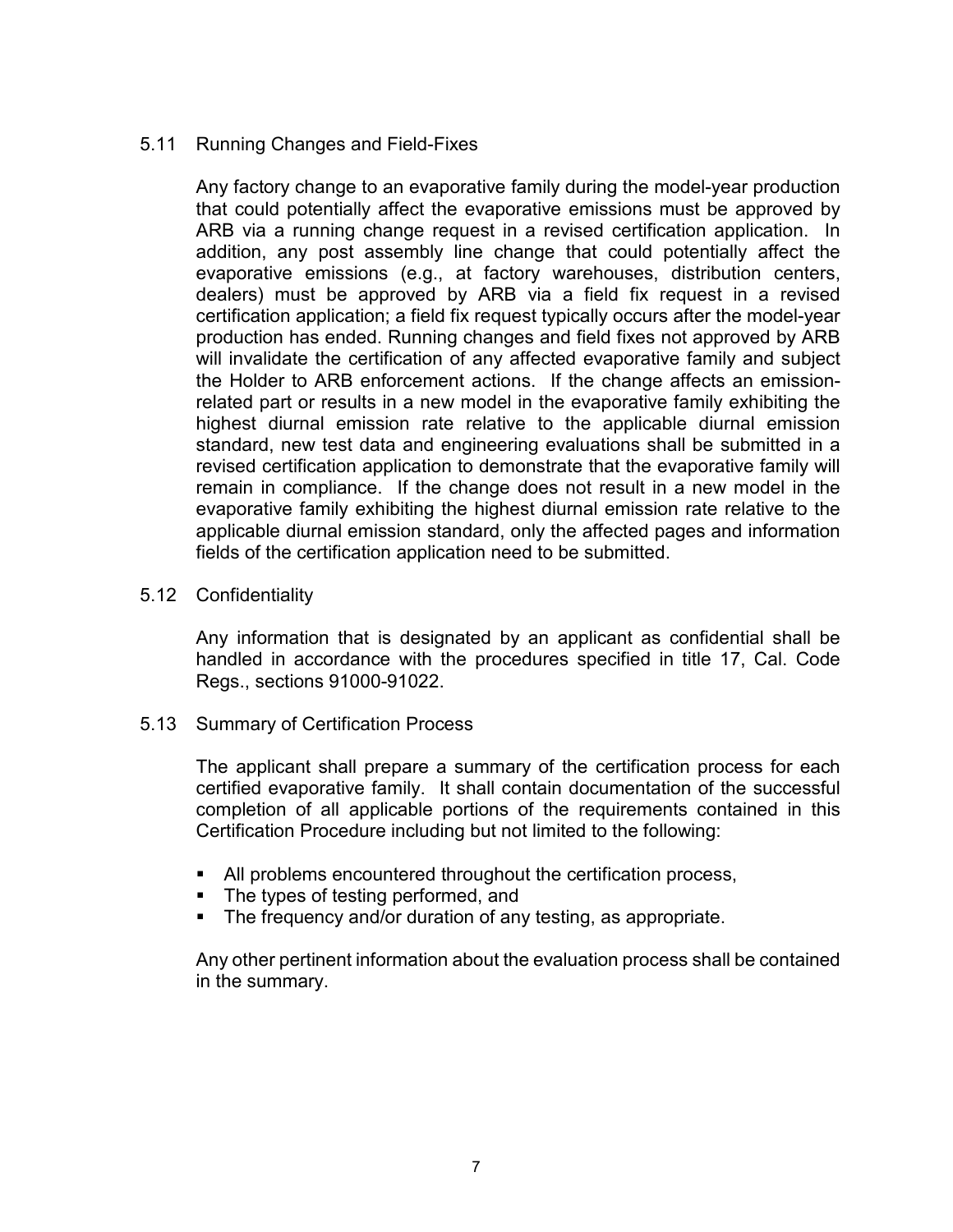#### 5.14 Submission of an engine or equipment unit

Upon the request of the Executive Officer, an applicant shall submit for inspection or testing an engine or equipment unit from an evaporative family with the certification application, when available.

## **6. APPLICATION FORMAT INSTRUCTIONS**

An application for certification shall contain the following information:

- **Application type (e.g., new, running change)**
- **Model year**
- Full corporate name of the applicant
- U.S. EPA-assigned manufacturer code
- **Engine family name**
- **Evaporative family name**
- **Applicant contact information** 
	- o Name
	- $\circ$  Title
	- o Company name
	- o Address
	- o Phone number
	- o Fax number
	- o Email address
- **Production plant contact information** 
	- o Name
	- o Title
	- o Company name
	- o Address
	- o Phone number
	- o Fax number
	- o Email address
- Projected model year production volume in California
- **Projected model year production volume in U.S.**
- **Proof the applicant has met the bond requirements of title 13, Cal. Code** Regs., section 2774
- Date of expected introduction into California commerce
- All results from all emissions-related tests performed on the units tested for certification, including test results from invalid tests or from any other tests, whether or not they were conducted according to TP-901, TP-902, or SAE J1737 (Stabilized May 2013), SAE J30, SAE J1527, or SAE J2996. The Executive Officer may require an applicant to send other information to confirm that testing according to TP-901, TP-902, or SAE J1737 (Stabilized May 2013), SAE J30, SAE J1527, or SAE J2996, as applicable, was valid.
- Description of any special test equipment
- **EXECT** List of equipment types in the evaporative family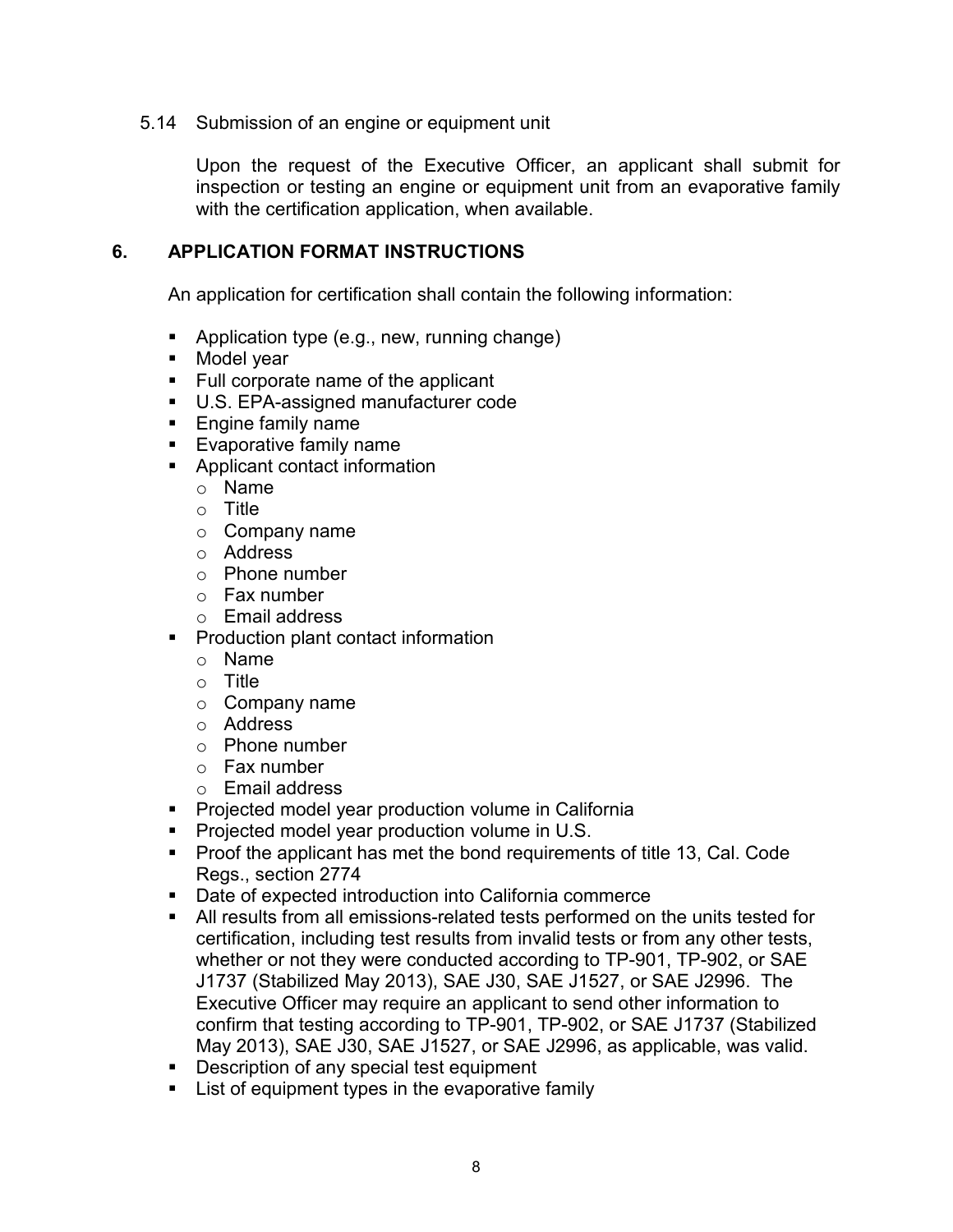- Description of each engine and equipment model in the evaporative family
	- o Model number
	- o Fuel cap information
		- Model number
		- Description of fuel tank tether
		- **Description of indication of establishment of vapor seal**
		- **Innovative Product approval, if applicable**
	- $\circ$  Description of each fuel tank model in the evaporative family
		- Model number
		- $\blacksquare$  Total capacity (L)
		- Nominal capacity (L)
		- Internal surface area  $(m^2)$
		- Executive Order number, if applicable, or the following:
			- o Tank materials, including pigments, plasticizers, UV inhibitors, or other additives that are expected to affect control of emissions
			- o Gasket material
			- o Production method
			- o Permeation barrier
			- o Engineering drawings (may be simplified)
	- $\circ$  Description of each fuel line model in the evaporative family<br>Model number
		- Model number
		- Diameter (mm)
		- Length (mm)
		- **Executive Order number, if applicable, or the following:** 
			- o Materials and methods used to construct the line
			- o Permeation barrier
			- o Engineering drawings
	- $\circ$  Description of each carbon canister model in the evaporative family
		- Innovative Product approval or Executive Order number, if applicable, or the following:
			- o Model number
			- $\circ$  Nominal capacity (mL)
			- $\circ$  Butane working capacity (g)
			- o Maximum fuel tank nominal capacity to be used with each canister
			- o Type of carbon
			- o Recommended purge rate
	- $\circ$  Engine or equipment unit volume (m<sup>3</sup>), accurate to at least 3 significant figures, as sold to an ultimate purchaser
		- **If unknown, list as zero**
	- o Engine Class
	- $\circ$  Fuel system type (e.g., carburetor, fuel injection)
	- o EMEL, if applicable
- **Emission label or approval number**
- **Emission warranty statement or approval number**
- **List of evaporative emission warranty parts**
- **Description of changes to emission label or emission warranty**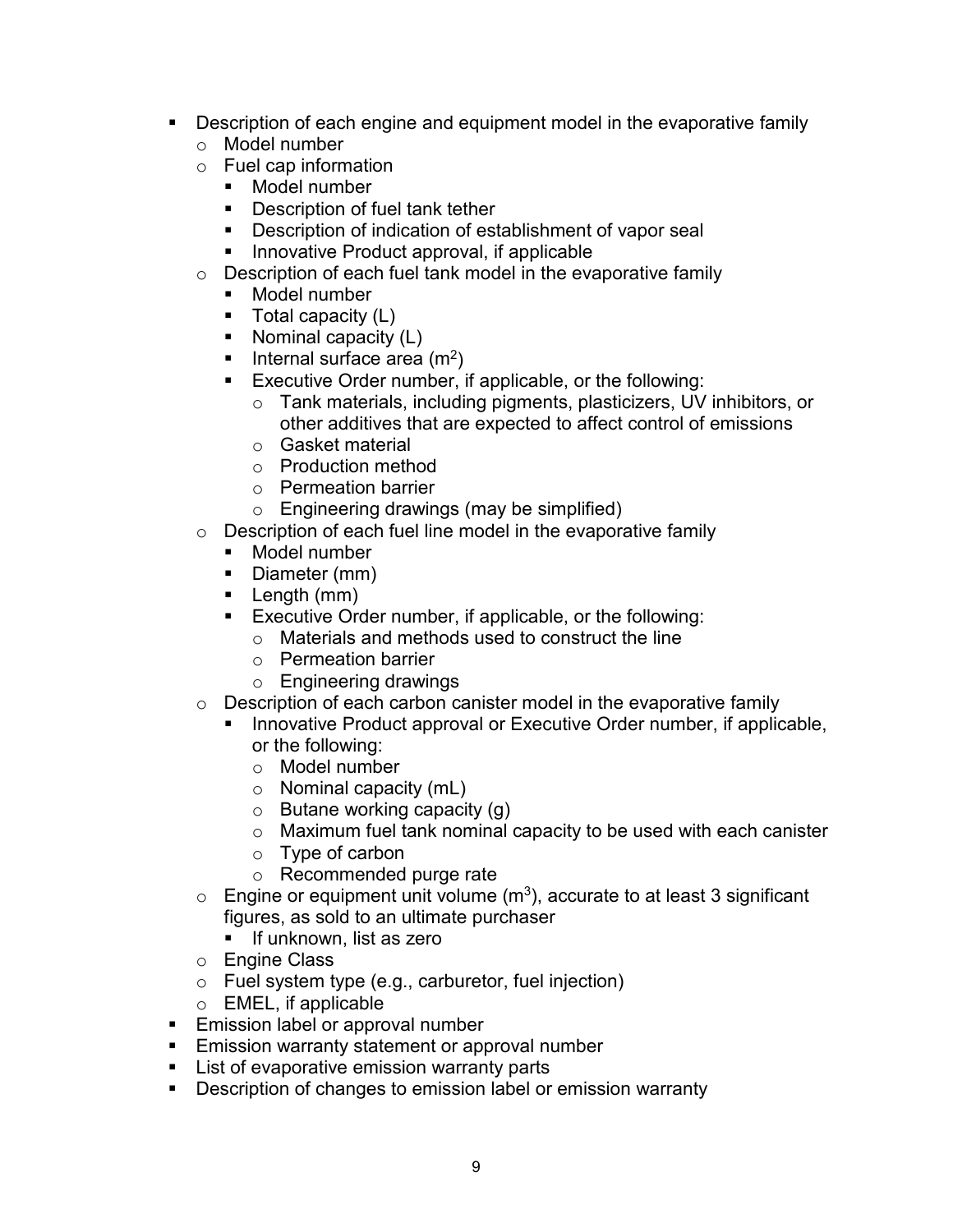- **Description of evaporative emission control system**
- **Description of criteria used to determine which models in the evaporative** family exhibit the highest diurnal emission rates relative to the applicable diurnal emission standards
- Description of any Quality Assurance/Quality Control (QA/QC) protocols used by the applicant to ensure production evaporative emission control systems and their components in the evaporative family comply with the applicable emission standards throughout their useful life

# **7. DOCUMENTATION OF CERTIFICATION**

Documentation of certification shall be in the form of an Executive Order.

The certification Executive Order shall include, at a minimum, the following items.

- A list of equipment types in the evaporative family
- A list of approved engines or equipment model(s) in the evaporative family.
- A list of components certified for use with the evaporative family including component specifications.
- **Applicable evaporative emission standards and test procedures.**
- **Applicable operating parameters and limitations.**
- **Highest tested diurnal emission rate (g organic material hydrocarbon** equivalent·day-1) of the unit tested for certification, if applicable.
- **Highest tested final permeation rate (g ROG·m<sup>-2</sup>·day<sup>-1</sup>) of the fuel tank** samples tested for certification, as calculated in section 14 of TP-901, if applicable.
- Highest tested permeation rate (g ROG·m<sup>-2</sup>·day<sup>-1</sup>) of the fuel line samples tested for certification, as calculated in SAE J1737 (Stabilized May 2013), SAE J30, SAE J1527, or SAE J2996, if applicable.
- Working capacity (g organic material hydrocarbon equivalent) of the carbon canister as measured in Attachment 1 to TP-902.
- **Warranty period(s).**
- **Factory testing requirements, if applicable.**